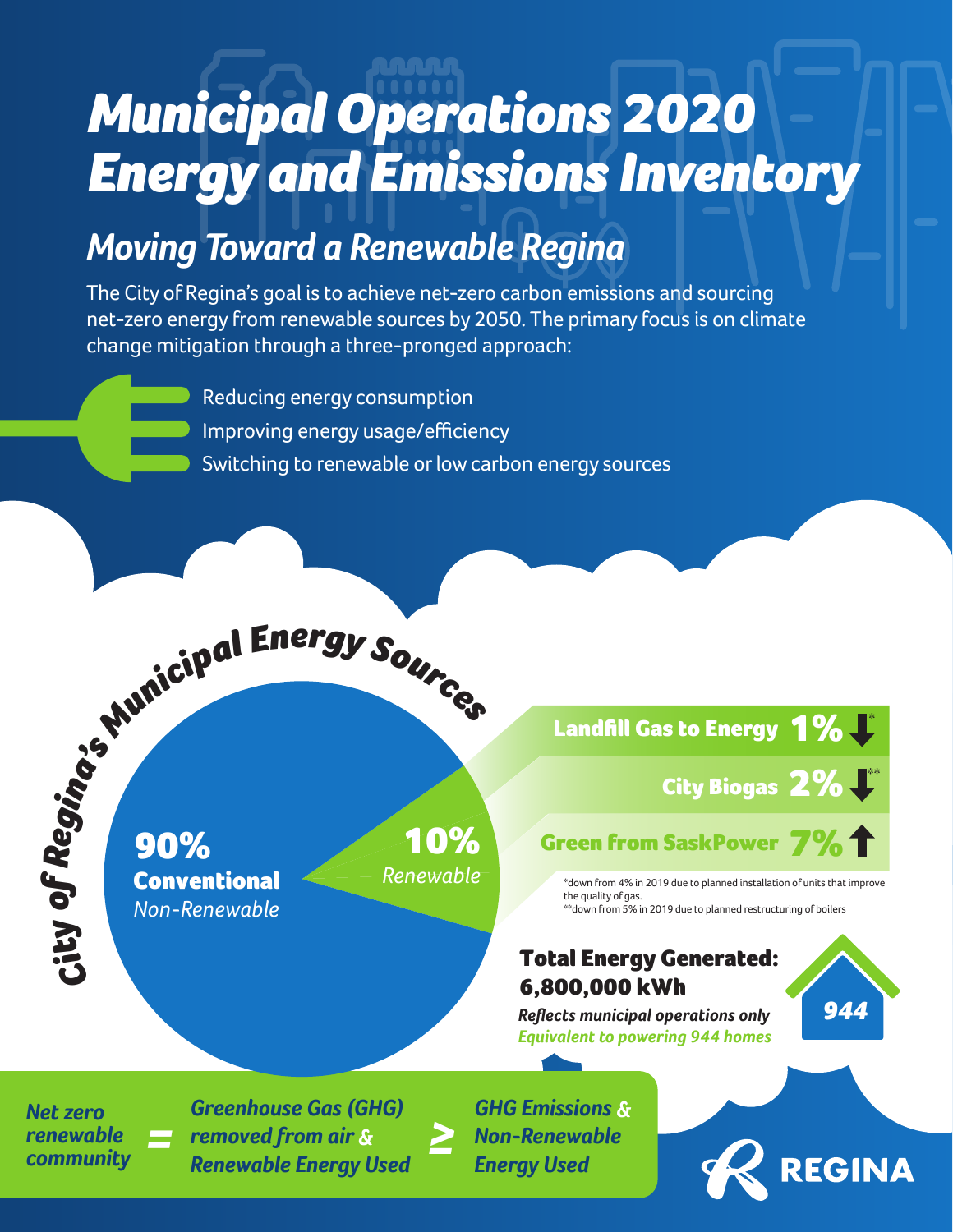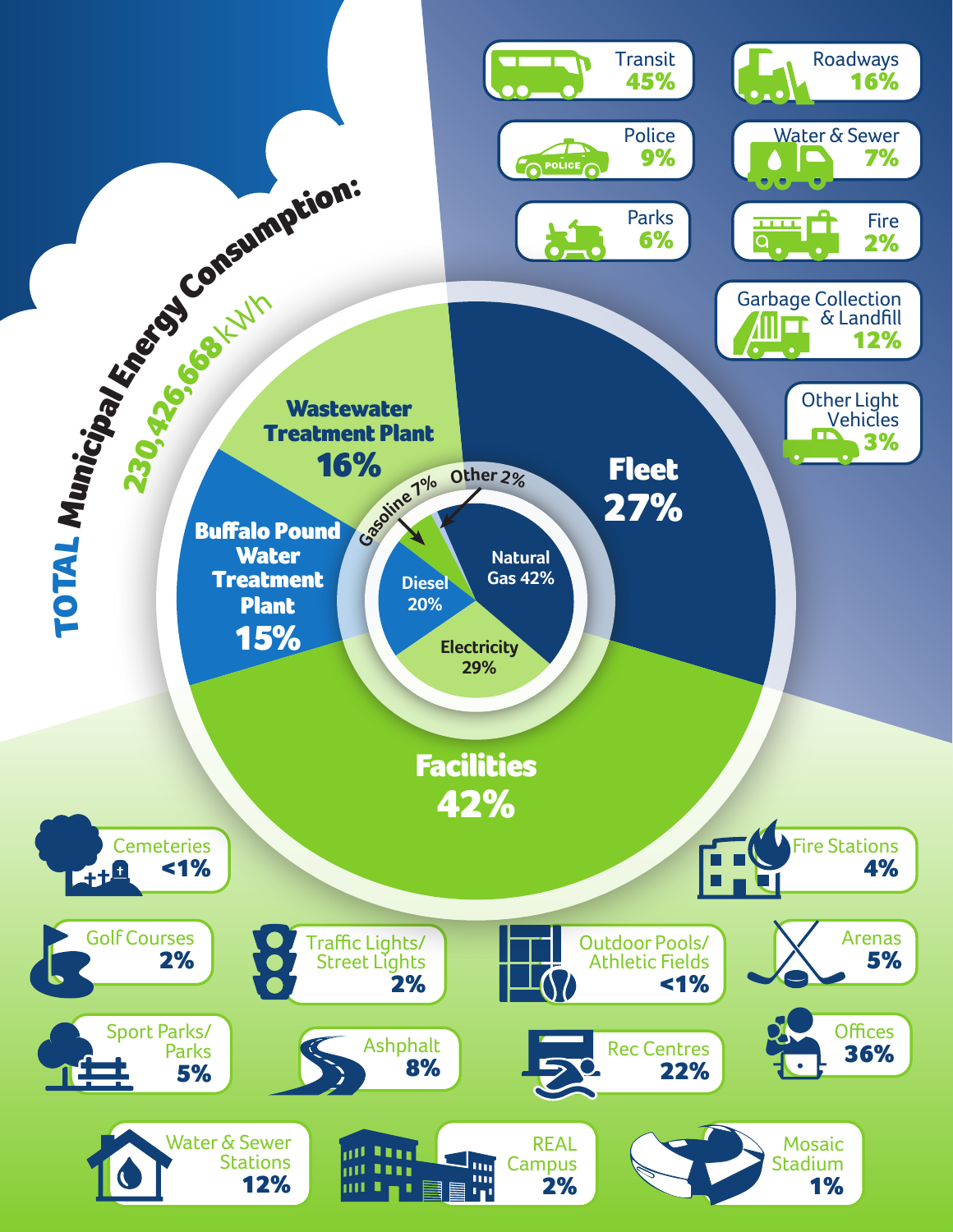## *Regina's Renewable Journey*

The Energy & Sustainability Framework is under development and is scheduled to be complete by the end of 2021. The Framework will outline the actions needed to achieve a renewable Regina by 2050, focusing on land use and transportation planning, development and building permit guidelines, energy efficient building design,waste management, energy conservation, regulatory and financial tools, among other components.

The City of Regina's commitment to being renewable by 2050 is reinforced by policies in *Design Regina: The Official Community Plan* (OCP) which outlines a community vision for Regina to be "Canada's most vibrant, inclusive, attractive, sustainable community, where people live in harmony and thrive in opportunity."

Operationally, the City has continued to advance OCP policies through projects that have reduced emissions, energy consumption and the organization's environmental impact, and which bring us closer to a renewable Regina.



*Environment*

**Goal D2:** "To protect, promote and expand Regina's urban forest and street tree canopy"



#### *Transportation*

**Goal D3:** "To create sustainable transportation choices"



**Goal D4:** "To design infrastructure that conserves resources and minimizes impacts on the environment"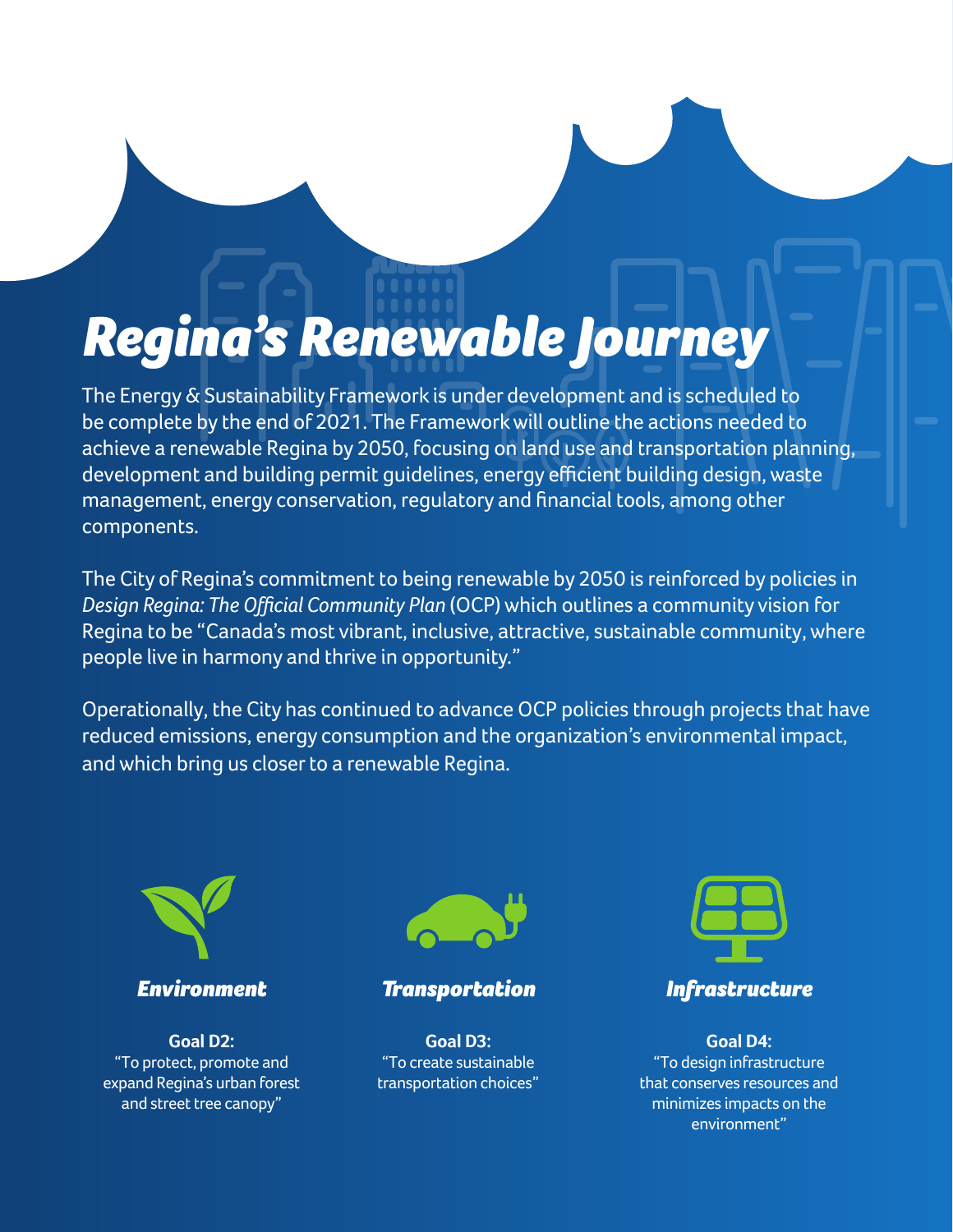## *2020 Municipal Greenhouse Gas (GHG) Emissions From Energy Consumption*



**Regina.ca/renewable**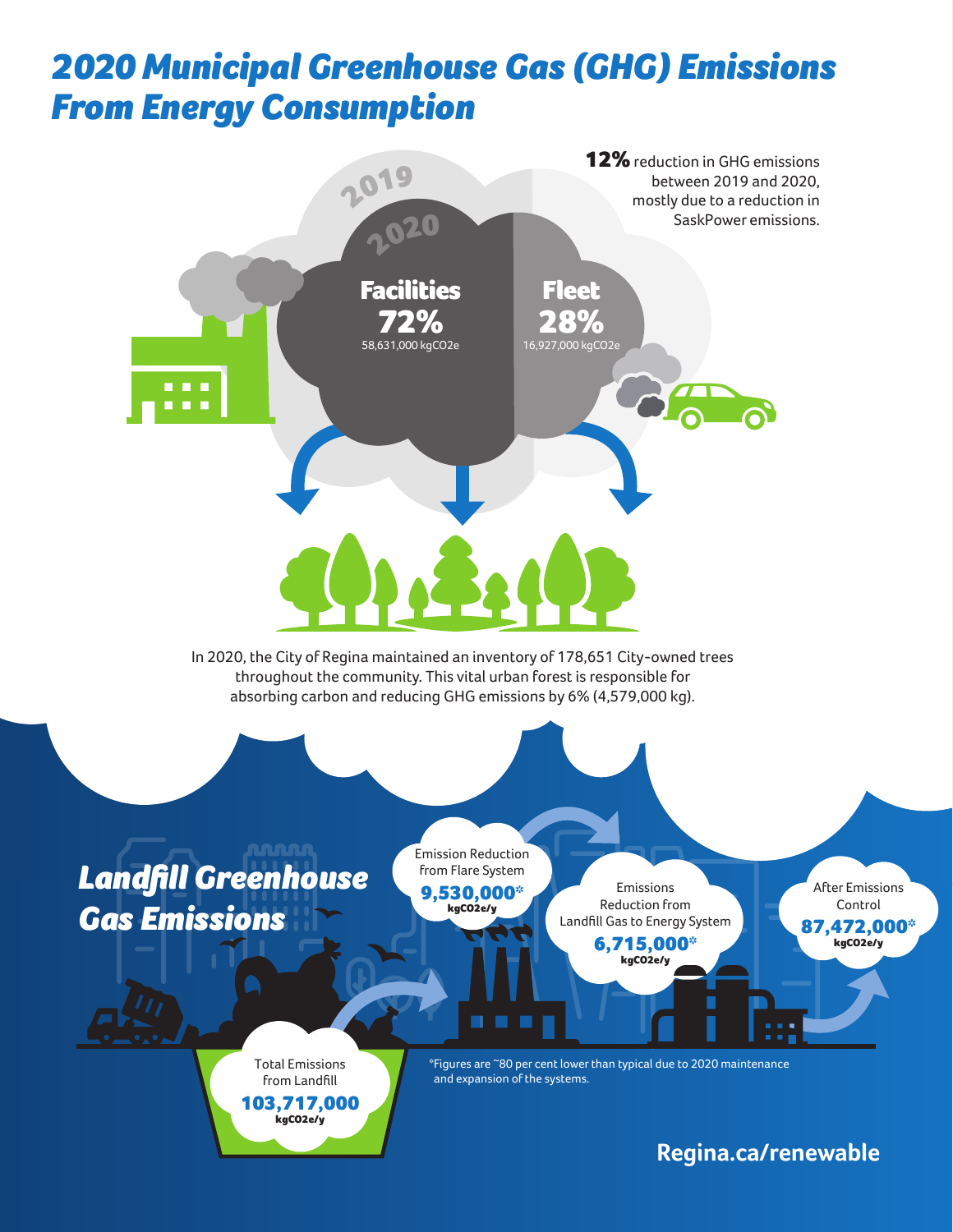## *Year Over Year Comparison 2019-2020*



City of Regina Energy Consumption ('000s) 120,000,000 93,547 96,543 ■2019 2020 100,000,000 80,000,000 68, 469 65,606 53, 420 **KWh** 60,000,000 46,156 40,000,000 18,591 16,441 11.070 20,000,000  $5,229$ **SA9**  $A5^2$  - Gasoline Diesel RNG Propane Electricity Natural Gas **Energy Type**



City of Regina GHG Emissions